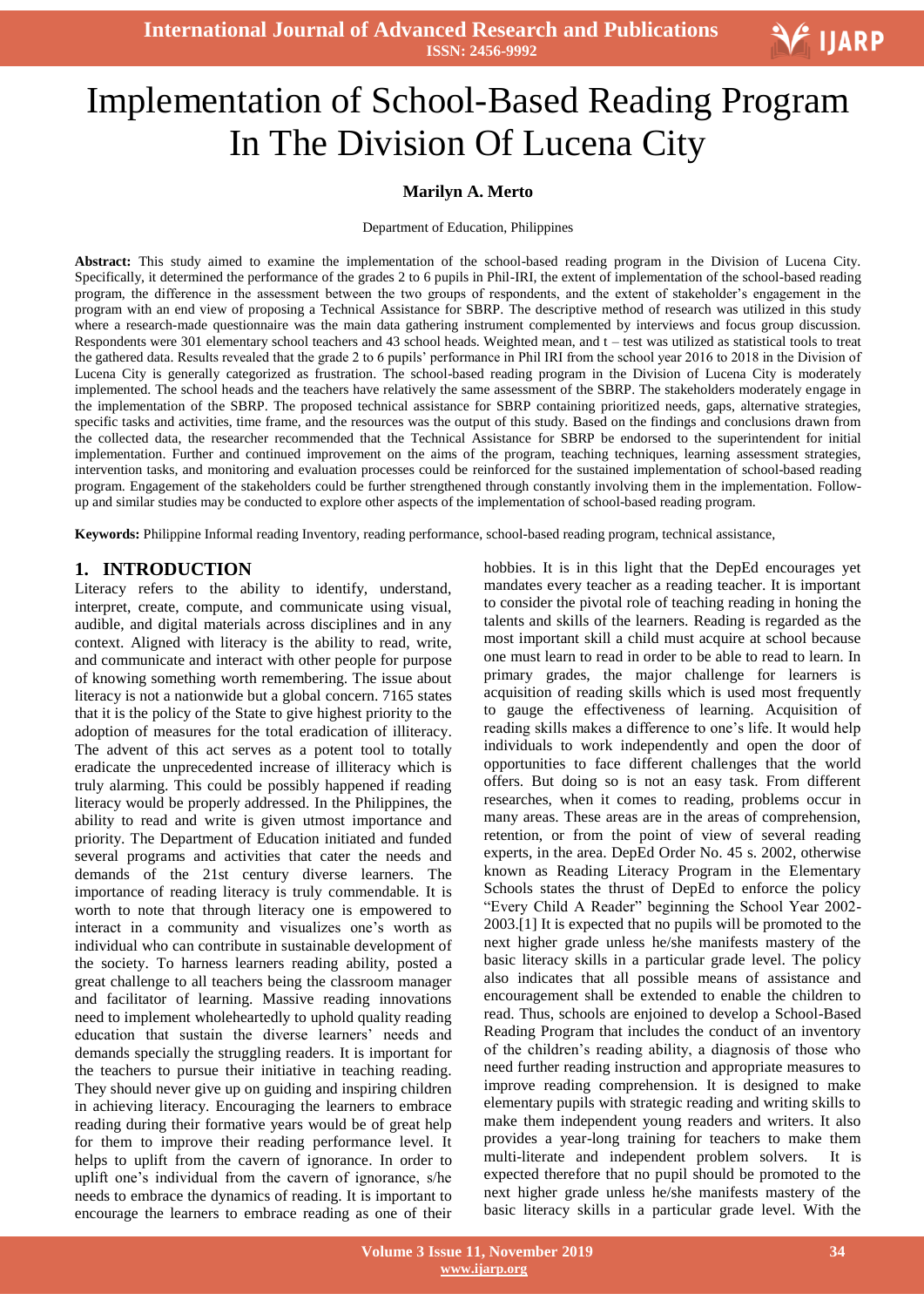

DepEd's policy "No read, no move", it is therefore the primary concern of every teacher especially in primary grades to make their pupils learn to read. Moreover, reading comprehension truly plays a vital role in teaching reading. It is simply because without comprehension, a child though he or she can read still s/he is considered a struggling reader in the absence of comprehension. To maintain yet to visualize reading comprehension, it is necessary for teachers to emphasize certain comprehension strategies, to wit; recognizing story structure, monitoring comprehension, connecting to world knowledge, predicting, asking and answering questions, constructing mental images and summarizing. These truly serve as an avenue. In line with this, teachers need to ensure reading assessment to cater the needs and demands of the learners specifically the struggling readers who need continuous reading remediation in order for them to become fluent reader anchored with accuracy, automaticity and prosody. Despite several flagship programs and reading intervention and innovative reading strategies being implemented still the result of PHIL-IRI, frustration level is still prevalent. The alarming reading status of pupils necessitates intensive reading innovation that would help them to improve their reading abilities. Technical assistance and close monitoring by the school heads, education program supervisor, and other education experts is deemed necessary to fortify the reading program. Through the technical assistance, the schools are lobbied towards achieving its reading program set goals for continuous improvement, which is their foremost responsibility and accountability as a field organization (DO/School) of Department of Education. In delivering the technical assistance for reading program, one must consider and respect the capacity and pace of the school. Technical assistance ensures that the atmosphere or environment encourages the school not only to set their goals but also to determine the process of achieving them. The technical assistance encourages the schools to see everything as a learning process. Thus, in this atmosphere, the school heads and other personnel can express themselves freely, explore new ideas and even admit and correct mistakes in their pursuit of achieving their goals for reading program. The key to effective technical assistance is to help themselves and not on solving problems for them. Furthermore, if it is possible, there is a need to hire reading teacher whose concentration is just in reading to focus on improving reading itself. The advent of regional guidelines on comprehensive reading policies serves as a springboard to intensify reading program for the development of the learners being the center of the educative process. All teachers are encouraged to attend the seminar-training workshop relative to reading in order to keep abreast of the current trends in teaching reading. This activity serves as an avenue to confront issues and concern relative to reading. It also serves as an instrument to uphold the program and bridge the gap in literacy particularly in reading. Despite the effort and initiative of the regional office to help increase the reading performance of the schools within its jurisdiction, still reading outcome is a failure based on NAT result. In addition, the low performance of the Division of Lucena City in the National Achievement Test (NAT) and periodical test which is far behind national standard of 75% signifies that there is something wrong when it comes to the pupils' reading performance due to poor comprehension. It is really hard on the part of the learners to find the correct

 answer in the said examinations if they do not understand the selection they read. Based from the result of reading assessment administered by all Education Program Supervisors in the division, where they conducted reading sessions in all public elementary schools, it was revealed that there were four (4) in every ten (10) learners who are struggling readers. In view of this, there is a need to strengthen the school-based reading program which will harness the pupils' reading performance. The Division of Lucena City is very much conforming when it comes to the full implementation of region-wide reading program. All schools are encouraged to have reading program which is research-based, and data driven or evidence-based. It was mandated in order to address the needs of struggling readers who need continued reading remediation so as to address their needs for reading fluency anchored in accuracy, automaticity and prosody. Every institution of learning is encouraged to implement the intervention programs that sustain the needs of the learners. The provision of daily reading habit, functional reading corner in all classrooms and the use of innovative reading and comprehension strategies are also stressed. Further, every teacher is encouraged to conduct action research relative to the reading program wherein the outcome is the development of additional interventions. The division-wide compliance of national reading month celebration also helps not only schools' officials but also the learners to commemorate relevance of reading program to minimize illiteracy if not totally eradicate. But despite the efforts that the Division of Lucena City exerts to improve learners' performance in reading, still the number of non-readers increases every year. As reflected in the consolidated report of the preassessment in Phil-IRI for the Grades II-VI conducted in August 2017, 36% of the pupils fall under frustration level. With these alarming results, all schools in the division are tasked to intensify the implementation of reading intervention and activities since the schools are given the primary responsibility to help children read and write. The fulfilment of this task gives the children a certain degree of assurance that they would succeed academically. The level of performance, however, may be influenced to a great extent by type of reading program, strategies and materials used to develop their potentials. Internal and external factors are also contributory to the children's learning and development. Adequacy of reading facilities and materials, appropriateness of the reading program, and ample support of the stakeholders and the community to provide for the demands of the school-based reading program could be of help to the success of any reading improvement endeavor. Presently, the researcher works as a school head and is faced with challenges of low reading performance. The researcher experienced struggling readers, incapable of word recognition and who have poor comprehension. Some were listless and having a hard time in reading based on his body language and facial expression. These scenarios were evident both in primary and intermediate. It is for the purpose of determining how much the Division of Lucena City has done in terms of its reading program implementation that this study was conceived. As a school head, the researcher considers that it is an imperative on her part to undertake this study as her contribution to realize the aims and aspirations of the Department of Education. By knowing the status of the implementation of the reading program in the division, she could think and try out ways on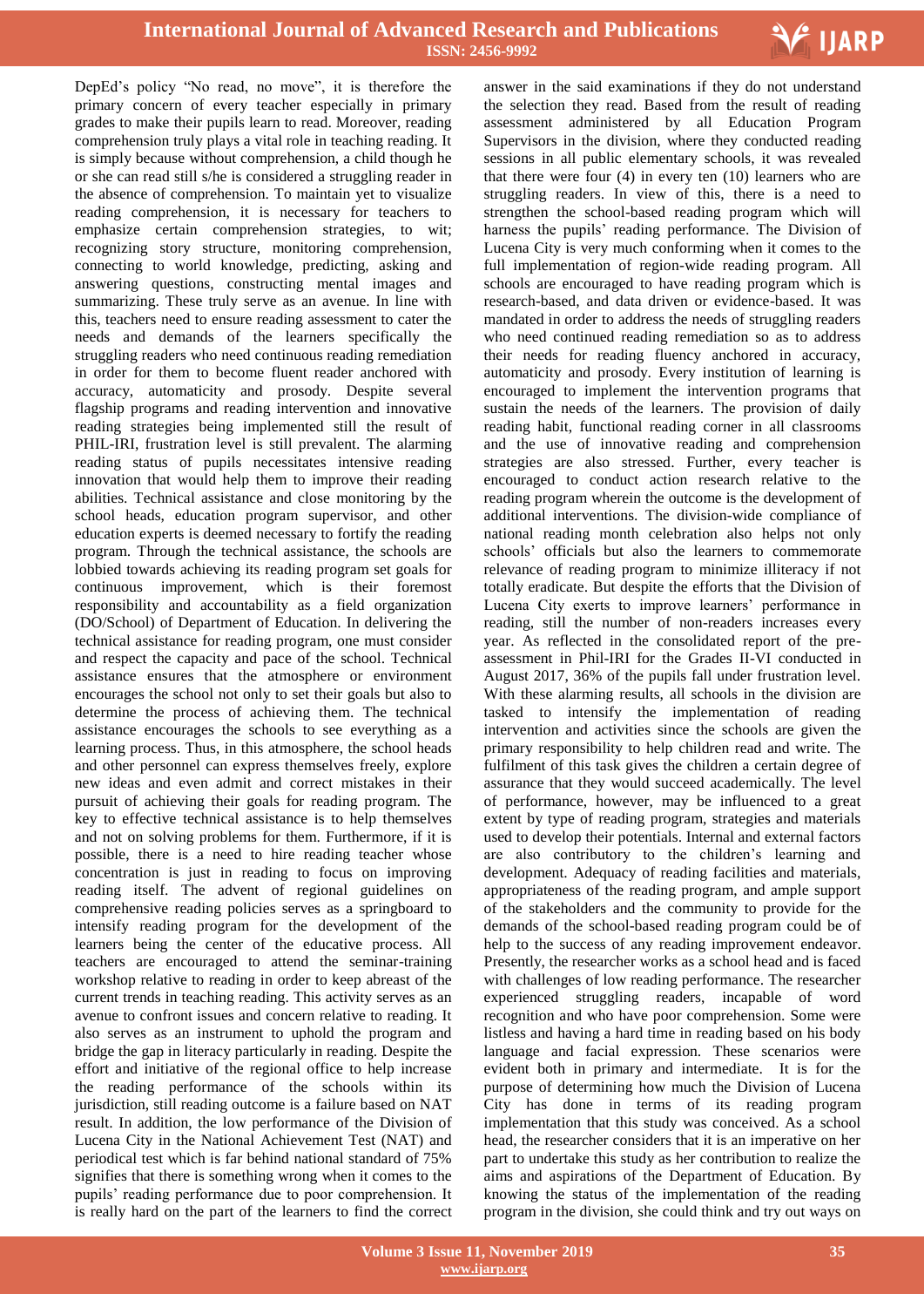

how to improve the reading program, consequently, enhancing the pupils' reading proficiency.

#### **2. LITERATURE REVIEW**

The Philippine Informal Inventory Manual 2018 states that Phil-IRI is an informal reading inventory composed of graded passages designed to determine the individual student's performance in oral reading, silent reading, and listening comprehension. These three types of assessment aim to find the student's independent, instructional and frustration levels. The data from this measure could be used to design or adjust classroom, small group or individualized instruction to fit the students' needs and abilities. [2] Philippine Informal Reading Inventory is conducted in July for pre-test where the results are utilized as basis for intervention activities while the post-test is done in January of the same school year. Target of intervention is to make the learners independent readers. Making every child a competent reader and a functional learner is the goal of every reading program. To become a competent reader, one should be able to construct meaning from print using appropriate active strategies to relate what he reads with background knowledge and experience. Evidenced-based researches and continuous improvement projects greatly suggest that the main driver to improve the student outcomes is to develop and implement effective school reading program. The experiences shared by these projects are three things that matter most: getting the right people to become reading teachers; developing them into effective reading teachers; and ensuring that system is available to deliver the best possible reading instruction for the child[3] (DepEd-CALABARZON Regional Guidelines on Comprehensive Reading Policies, 2018). In the current study, the implementation of the school-based reading program is viewed as to objectives, instructional strategies, assessment techniques, intervention activities, and monitoring and evaluation. Moreover, according to Cristobal (2015), reading program development follows procedure to make it more effective. This starts writing situation statement which is the definition of the issue. Its center is seeking to build community awareness to support for. Next step is to write the objectives by engaging the community. It answers about the purpose of the program development to be made, and what there is a need to make a program development. Third step is to find audience which is very important because audiences do the decision and they are the information consumers.[4] To establish literacy as a value in every family, the school should help every family understand that the home is the child's first school, that the parent is the child's first teacher, and that reading is the child's first subject (Stone, 2009). [5] The evidence about the benefits of parents being involved in their children's education in general, and their children's literacy activities, is overwhelming. Research shows that parental involvement in their children's learning positively affects the child's performance at school in both primary and secondary schools, leading to higher academic achievement, greater cognitive competence, greater problem-solving skills, greater school enjoyment, better school attendance and fewer behavioral problems at school. Furthermore, Mogol (2005) stated that schools in the Philippines maintain strong relationship with the community and with other community workers. [6] They are looked upon by the community to lead in most of its social activities. As

 community leaders, the teachers are fully sympathetic of the philosophy and practices of the community. As an institution of learning, schools maintain their positive image to the people in the community. In its capacity to lead members of the community, the school build satisfying and strong partnership with the community people to gain mutual respect and support from one another. The quality of programming depends largely on a well-trained, wellsupported staff. To bridge the gap between evidence and practice, it is often necessary to provide training and technical assistance that build staff competencies in program content and implementation. Many are using TA strategies to improve the quality of programs. The technical assistance program consists of the analyses, decisions and actions and organization undertakes to create and sustain the competitive advantages (Dess, Lumpkin & Eisnerr, 2010).[7] Typically, TA is provided by program developers or intermediary organizations. In addition, according to Miclat (2005), the idea of the technical assistance program in the country had from the beginning carried a nationalistic fervor which linked it integrally with the aspirations for social, economic and political reforms. [8] In this perspective, the technical assistance program was more than a management tool and technology. It was viewed as an instrument for improving the quality of life of the people. Further, it was made as rallying point or the country in the building of a social framework in which the broader societal goals could be holistically planned, aggressively implemented, and progressively attained. A broader view of socioeconomic development planning had continued to provide the rationale in formulation and development of medium-and long-term plan.

## **3. RESEARCH OBJECTIVES**

This study intended to assess the implementation of schoolbased reading program in the Division of Lucena City. Specifically, it sought answers to the following questions:

- 1. How may the performance of grades 2 to 6 pupils in Phil-IRI be described in terms of:
	- 1.1. independent;
	- 1.2. instructional; and
	- 1.3. frustration?
- 2. What is the extent of implementation of the schoolbased reading program in terms of:
	- 2.1. objectives;
	- 2.2. instructional strategies;
	- 2.3. assessment techniques;
	- 2.4. intervention activities; and
	- 2.5. monitoring and evaluation?
- 3. How do the two groups of respondents' assessments differ? Are the differences significant?
- What is the extent of stakeholder's engagement in the program?
- 5. What technical assistance for SBRP may be proposed?

## **4. METHODOLOGY**

The study made use of the descriptive method of research to assess the implementation of the school-based reading program implementation in public schools in the Division of Lucena City. It analyzed the performance of grades 2 to 6 pupils in Phil-IRI, the extent of implementation of the school-base reading program, the difference in two groups of respondents' assessments, the extent of stakeholder's engagement in the program, and the development of the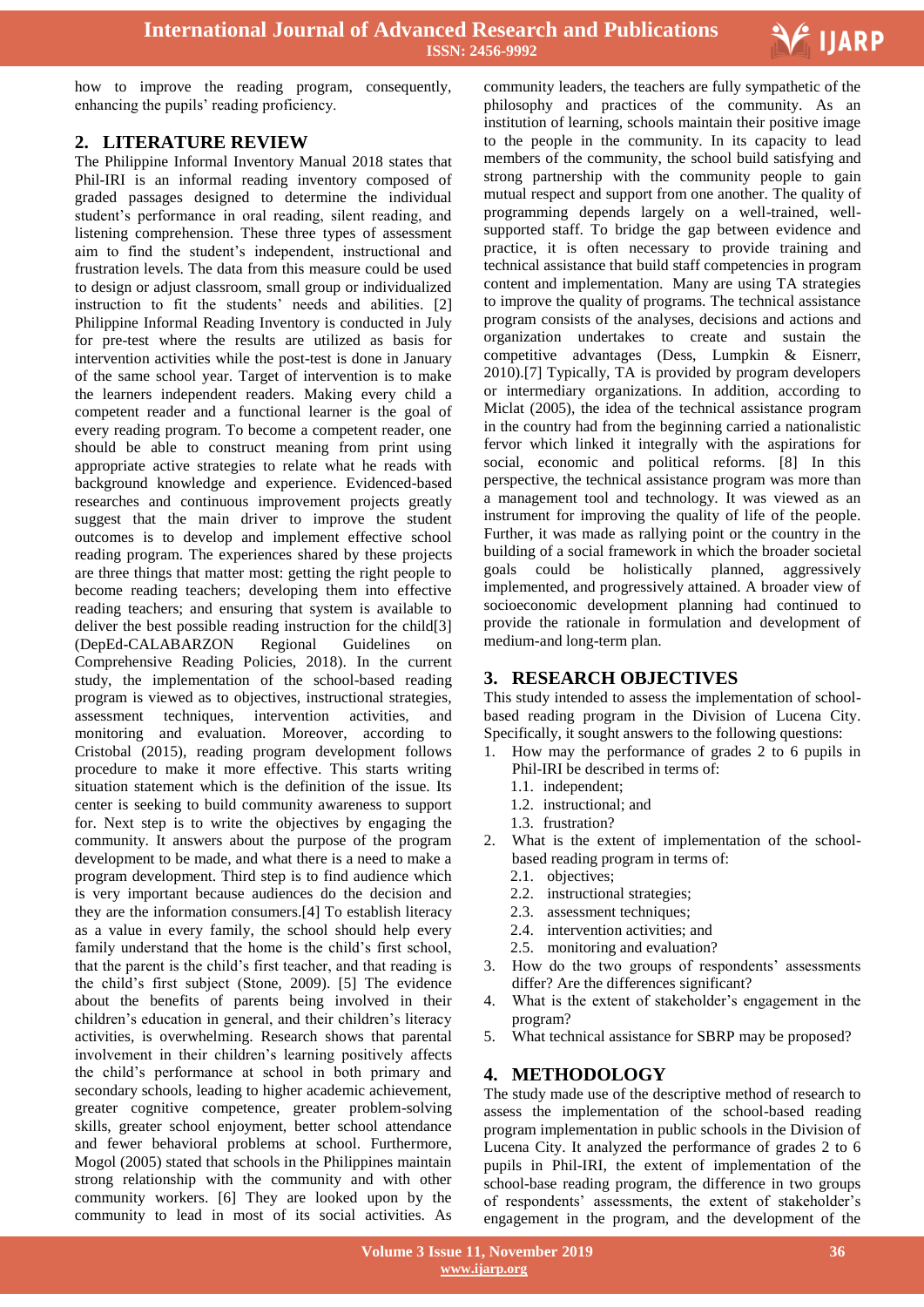

technical assistance program for the school-based reading program. To substantiate the data that were gathered from the questionnaire, unstructured interview and focus group discussion were conducted. Interview schedule and focus group discussion were developed for the purpose of eliciting more information that enriched the analyses of the responses in the questionnaire. There were two groups of respondents in the study: the public elementary school teachers and the school heads in four districts in the Division of Lucena City namely Lucena North District, Lucena East District, Lucena West District and Lucena South District. Respondents of the study were 301 teachers and 43 school heads. No sampling was done for the group of school heads since there are only 43 school heads in the division. The 301 number of teachers in the sample was determined from a population of 1211 teachers using Slovin's formula at .05 margin of error. Further, the teacher members of each sub-sample were selected through simple random sampling.

## **5. RESULTS AND DISCUSSIONS**

Based from the data gathered, the following findings were obtained:

1. Performance of Grades 2-6 Pupils in Phil-IRI. The performance of grades 2 to 6 pupils in Phil-IRI is described based on the baseline data which is the pretest. The Phil-IRI reading level is classified in terms of independent, instructional, and frustration level. Non-readers, however, are also included in the tabular presentation. There is a dominant number of readers under the frustration level for the school year 2015 to 2016 with a total of 16222. Independent level has the least number of readers with 2952. For the school year 2016 to 2017, the dominant number of readers is under the frustration level with a total of 15798. The least number falls under the instructional

 level with 2965.The dominant number of readers under the frustration level for the school year 2017 to 2018 with a total of 17249. The least is under the independent level with a total of 2296 readers.

2. Assessment on the Extent of Implementation of the School-Based Reading Program. One of the thrusts of Philippine basic education is to enable every Filipino child to communicate proficiently both in English and Filipino through effective reading instruction. Hence, to ensure its effectiveness, assessment of school-based reading program must be done. The extent of implementation of the schoolbased reading program was assessed as to its objectives, instructional strategies, assessment techniques, intervention activities, and program monitoring and evaluation.

**2.1 Objectives.** Clear, concrete and specific objectives set forth will be a great driving force to achieve the desired outcomes. These are very essential to guide the schoolbased reading program in its proper direction and achievement of short and long-term targets. The extent of implementation of the School-Based Reading Program was of moderate extent. For the school heads, the objectives were implemented to a moderate extent with a composite mean of 3.31. The most favored was to develop reading habits among pupils with a mean of 3.40 described as implemented to a moderate extent. Least favored was an objective pertaining to establishing collaboration among stakeholders rated with 3.16 mean and of moderate extent. For the teachers, the objectives obtained with a composite mean of 3.30. Developing the literacy skills of pupils with 3.44 mean and moderate extent is the most favored while the least is establishing a collaboration among stakeholders rated with 3.0 mean and of moderate extent.

#### **Table :** School-Based Reading Program in Terms of Objectives

| Items                                                                                          | <b>School Heads</b> |           |                | Teachers  |           |     |  |
|------------------------------------------------------------------------------------------------|---------------------|-----------|----------------|-----------|-----------|-----|--|
|                                                                                                |                     | VI        | R              | <b>WM</b> | VI        | R   |  |
| 1. Develop love for reading among pupils                                                       | 3.39                | ME        | 2.5            | 3.40      | <b>ME</b> | 3   |  |
| 2. Develop the literacy skills of pupils                                                       | 3.36                | МE        | $\overline{4}$ | 3.44      | ME        |     |  |
| 3. Develop pupils reading competencies appropriate for their grade level                       | 3.34                | ME        | 5              | 3.33      | ME        | 5.5 |  |
| 4. Improve pupils reading speed and comprehension                                              | 3.33                | ME        | 6              | 3.28      | <b>ME</b> | 7   |  |
| 5. Motivate the pupils through reading which lead to their increased scholastic<br>performance | 3.39                | ME        | 2.5            | 3.33      | <b>ME</b> | 5.5 |  |
| 6. Develop reading habits among pupils                                                         | 3.40                | ME        |                | 3.40      | ME        | 3   |  |
| 7. Capacitate teachers with different reading strategies                                       | 3.30                | ME        | $\mathcal{I}$  | 3.40      | ME        | 3   |  |
| 8. Establish a sustainable school-based reading professional development for<br>teachers       | 3.25                | <b>ME</b> | 10             | 3.26      | <b>ME</b> | 8   |  |
| 9. Develop effective reading teachers                                                          | 3.27                | <b>ME</b> | 8              | 3.23      | <b>ME</b> | 9   |  |
| 10. Enhance balanced reading program                                                           | 3.26                | МE        | 9              | 3.21      | ME        | 10  |  |
| 11. Establish collaboration among stakeholders                                                 | 3.16                | ME        | 11             | 3.0       | <b>ME</b> | 11  |  |
| <b>COMPOSITE MEAN</b>                                                                          | 3.31                | ME        |                | 3.30      | ME        |     |  |

*Legend: ME-Moderate Extent (2.5-3.49)*

**2.2 Instructional Strategies.** Strategies in the teaching of reading particularly those which have been found effective under normal conditions be adopted. Creative and innovative ones may also be tried out and adopted and classes be supervised and monitored more closely. The implementation of school-based reading program instructional strategies is of moderate extent. For school heads, instructional strategies are of moderate extent with a composite mean of 3.21. The most favored instructional strategy is integrating reading within and across curriculum

providing a vocabulary garden to enhance the learners' vocabulary skills with 3.12 mean both of moderate extent. For the teachers, the instructional strategies with a composite mean of 3.22 were implemented to a moderate extent. The most favored was providing training for teachers on content and pedagogy for reading with 3.40 mean and of moderate extent while the least rated was providing vocabulary garden to enhance learners' vocabulary skills with 2.88 mean and implemented to a moderate extent.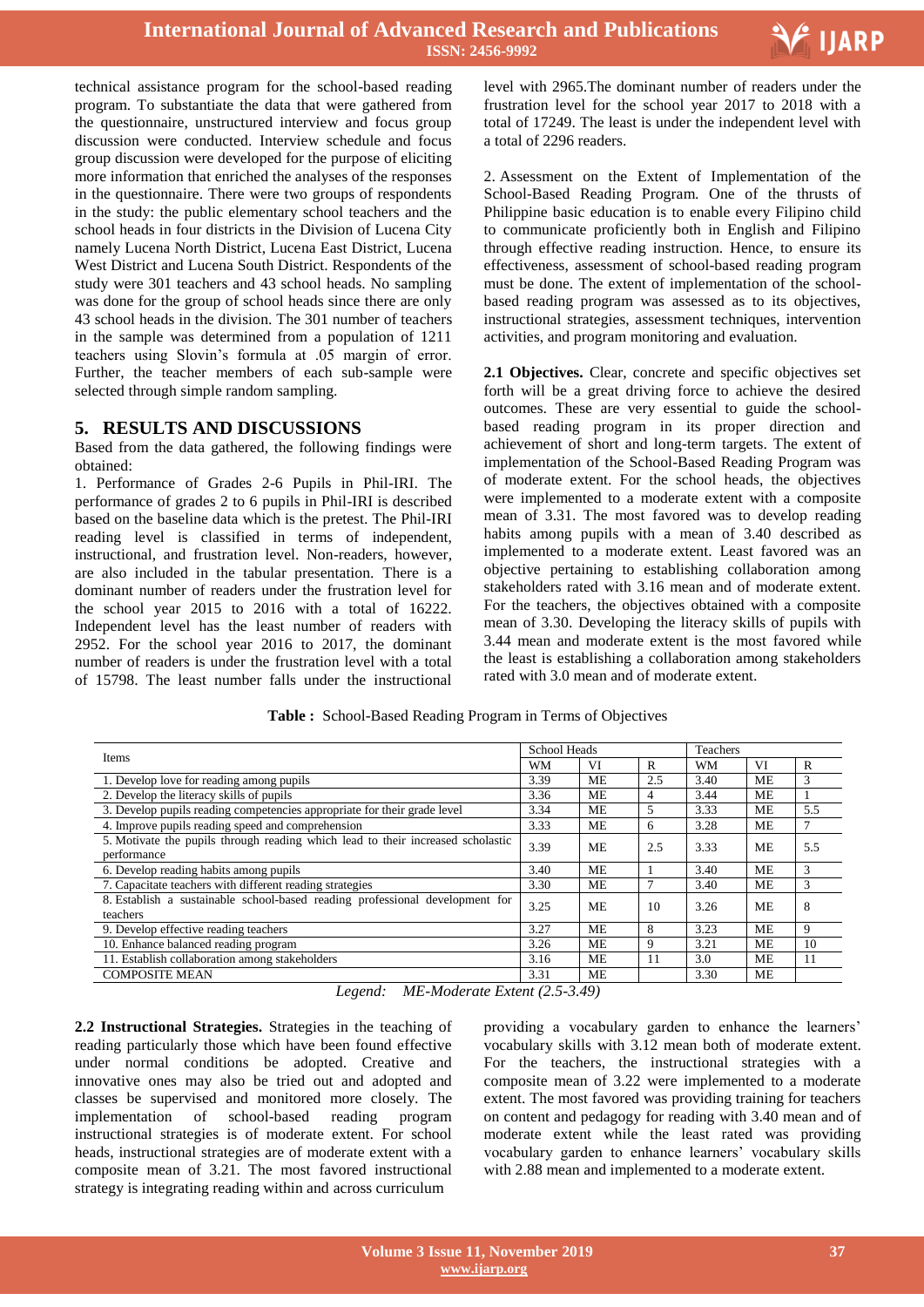

Ξ

| Table 2: School-Based Reading Program in Terms of Instructional Strategies |  |  |  |
|----------------------------------------------------------------------------|--|--|--|
|----------------------------------------------------------------------------|--|--|--|

| Items<br><b>WM</b>                                                      |      | School Heads |              |           | Teachers  |              |  |  |
|-------------------------------------------------------------------------|------|--------------|--------------|-----------|-----------|--------------|--|--|
|                                                                         |      | VI           | $\mathbf{R}$ | <b>WM</b> | VI        | $\mathbb{R}$ |  |  |
| 1. Providing training for teachers on content and pedagogy for reading  | 3.23 | ME           | 6            | 3.40      | ME        |              |  |  |
| 2. Providing differentiated instruction to different types of readers.  | 3.26 | ME           | 2.5          | 3.30      | МE        | 5.5          |  |  |
| 3. Providing different materials for diverse learners                   | 3.21 | <b>ME</b>    | 11           | 3.12      | <b>ME</b> | 13.5         |  |  |
| 4. Designing appropriate reading lessons to meet readers' needs         | 3.22 | <b>ME</b>    | 8.5          | 3.21      | <b>ME</b> | 10           |  |  |
| 5. Considering pacing for mastery of the lesson                         | 3.18 | ME           | 12           | 3.12      | ME        | 13.5         |  |  |
| 6. Utilizing picture clues to aid pupils in reading                     | 3.22 | ME           | 8.5          | 3.35      | <b>ME</b> | 2            |  |  |
| 7. Utilizing illustrations in word recognition                          | 3.26 | ME           | 2.5          | 3.33      | ME        | 3.5          |  |  |
| 8. Using ICT-based instruction in teaching reading                      | 3.16 | ME           | 13           | 3.30      | ME        | 5.5          |  |  |
| 9. Providing explicit instruction on critical reading priorities        | 3.22 | ME           | 8.5          | 3.28      | МE        | 7            |  |  |
| 10. Providing vocabulary garden to enhance learners' vocabulary skills. | 3.12 | ME           | 15           | 2.88      | ME        | 15           |  |  |
| 11. Using peer-assisted instruction.                                    | 3.22 | ME           | 8.5          | 3.16      | ME        | 11           |  |  |
| 12. Developing materials for different reading activities               | 3.25 | ME           | 4.5          | 3.23      | ME        | 8.5          |  |  |
| 13. Integrating reading within and across curriculum teaching areas     | 3.29 | <b>ME</b>    |              | 3.33      | <b>ME</b> | 3.5          |  |  |
| 14. Facilitating read-aloud strategies                                  | 3.25 | <b>ME</b>    | 4.5          | 3.23      | <b>ME</b> | 8.5          |  |  |
| 15. Engaging learners to Directed Reading Thinking Activities.          | 3.14 | <b>ME</b>    | 14           | 3.14      | ME        | 12           |  |  |
| <b>COMPOSITE MEAN</b>                                                   | 3.21 | <b>ME</b>    |              | 3.22      | ME        |              |  |  |

*Legend: ME-Moderate Extent (2.5-3.49)12*

**2.3 Assessment techniques.** Assessment is an integral part of program implementation. This determines if the goals of the program are met. Sound assessment data is crucial for determining any program effectiveness to further allow the planners and decision-makers to evaluate why outcomes do or do not occur and plan for enhancement. Table 7 discloses the extent of implementation of the school-based reading program in terms of assessment techniques. The implementation of school-based reading program assessment techniques is of moderate extent. The school heads rated the school-based reading program assessment techniques of moderate extent with a composite mean of

3.17. The most favored was assessment of pupils' progress using pencil and paper test with a mean of 3.26 described as implemented to a moderate extent. Least favored was an assessment technique pertaining to conducting interview to teachers, parents and peers with 3.04 mean and of moderate extent. For the teachers, the assessment techniques garner a composite mean of 3.17. The most favored was conducting inventory of reading ability of pupils and use of Phil IRI baseline data in crafting intervention activities with a mean of 3.40 and implemented to a moderate extent. Least favored was inspection of pupils' portfolio rated with 2.91 mean and implemented to a moderate extent.

**Table 3:** School-Based Reading Program in Terms of Assessment Techniques

| <b>Items</b>                                                         | School Heads |           |    | <b>Teachers</b> |           |     |
|----------------------------------------------------------------------|--------------|-----------|----|-----------------|-----------|-----|
|                                                                      | <b>WM</b>    | VI        | R  | <b>WM</b>       | VI        | R   |
| 1. Conduct of inventory of reading ability of pupils                 | 3.24         | ME        | 4  | 3.40            | ME        | 1.5 |
| 2. Conduct of survey test given to whole class                       | 3.14         | ME        |    | 3.07            | ME        | 8   |
| 3. Conduct of interview to teachers, parents and peers               | 3.04         | ME        | 11 | 2.98            | ME        | 10  |
| 4. Use of Phil IRI baseline data in crafting intervention activities | 3.24         | <b>ME</b> | 4  | 3.40            | ME        | 1.5 |
| 5. Utilization and maintenance of database reading profile           | 3.14         | ME        |    | 3.19            | ME        | 5   |
| 6. Assessment of pupils' progress using pencil and paper test        | 3.26         | ME        |    | 3.30            | ME        | 4   |
| 7. Observation of pupils performing literacy tasks                   | 3.25         | <b>ME</b> | 2  | 3.33            | ME        | 3   |
| 8. Evaluation of pupils' work samples                                | 3.24         | ME        | 4  | 3.16            | ME        | 6   |
| 9. Interview of pupils about their reading experiences               | 3.14         | <b>ME</b> |    | 3.05            | ME        | 9   |
| 10. Inspection of pupils' portfolio                                  | 3.08         | ME        | 10 | 2.91            | <b>ME</b> | 11  |
| 11. Establishment of pupils' progress tracking record                | 3.11         | ME        | 9  | 3.12            | ME        | 7   |
| <b>COMPOSITE MEAN</b>                                                | 3.17         | ME        |    | 3.17            | <b>ME</b> |     |

*Legend: ME-Moderate Extent (2.5-3.49)*

**2.4. Intervention activities**. The implementation of schoolbased reading program intervention activities is of moderate extent. The school heads perceived school-based reading program intervention activities of moderate extent with a composite mean of 3.12. The most favored were conducting EVA (Everyday Reading Activity), as well as building phonemic awareness activities into instruction in letter and sounds rated with a mean of 3.22 and implemented to a moderate extent. The least favored was conducting "Pick

Me Up" Activity rated with 2.94 mean and implemented to a moderate extent. For the teachers, the intervention activities obtained a composite mean of 3.10 and implemented to a moderate extent. The most favored was building phonemic awareness activities into instruction in letter and sounds with a mean of 3.37 and implemented to a moderate extent. The least favored was conducting "Pick Me Up" Activity rated with 2.79 mean and implemented to a moderate extent.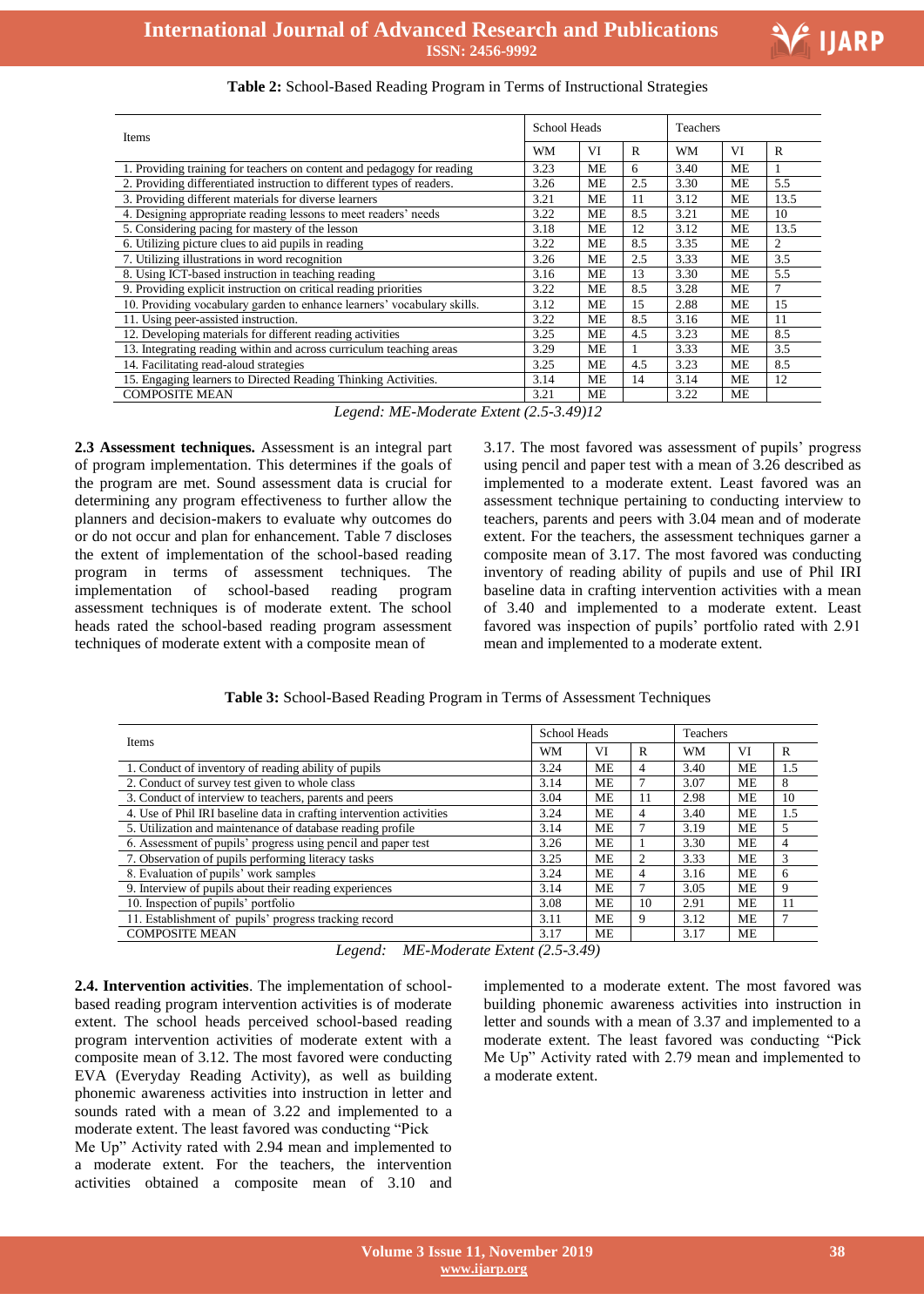Ξ

| Items                                                                                                    |      | <b>School Heads</b> |                          |           | Teachers  |              |  |  |
|----------------------------------------------------------------------------------------------------------|------|---------------------|--------------------------|-----------|-----------|--------------|--|--|
|                                                                                                          | WM   | VI                  | R                        | <b>WM</b> | VI        | $\mathbf{R}$ |  |  |
| 1. Conduct "Pick Me Up" Activity                                                                         | 2.94 | ME                  | 13                       | 2.79      | ME        | 13           |  |  |
| 2. Conduct "Read Aloud and Ask" Activity                                                                 | 3.20 | <b>ME</b>           | $\mathcal{F}$            | 3.19      | <b>ME</b> | 5.5          |  |  |
| 3. Conduct EVA (Everyday Reading Activity)                                                               | 3.22 | <b>ME</b>           | 1.5                      | 3.30      | ME        | 2            |  |  |
| 4. Conduct "Discover A New Word Through Reading Activity."                                               | 3.10 | ME                  | 9                        | 3.05      | ME        | 8            |  |  |
| 5. Build activities that capitalized on children's natural curiosity and sense of<br>playfulness         | 3.09 | ME                  | 10                       | 2.95      | ME        | 11           |  |  |
| 6. Include language activities that develop listening and expressive skills                              | 3.13 | <b>ME</b>           | 7                        | 3.09      | ME        | $\tau$       |  |  |
| 7. Involve parents in the remediation teaching                                                           | 3.11 | ME                  | 8                        | 2.91      | ME        | 12           |  |  |
| 8. Build phonemic awareness activities into instruction in letter and sounds                             | 3.22 | ME                  | 1.5                      | 3.37      | <b>ME</b> |              |  |  |
| 9. Stimulate the pupils' interest in reading through creative story telling.                             | 3.18 | <b>ME</b>           | 4                        | 3.28      | <b>ME</b> | 3            |  |  |
| 10. Provide materials for different types of readers                                                     | 3.17 | <b>ME</b>           | $\overline{\phantom{0}}$ | 3.21      | <b>ME</b> | 4            |  |  |
| 11. Tap stakeholders to support the program                                                              | 3.08 | <b>ME</b>           | 11                       | 3.0       | ME        | 10           |  |  |
| 12. Use tutoring or small group instruction for children who require additional<br>instructional support | 3.16 | <b>ME</b>           | 6                        | 3.19      | ME        | 5.5          |  |  |
| 13. Provide merit system to those parents who are advocates of reading                                   | 2.99 | <b>ME</b>           | 12                       | 3.02      | <b>ME</b> | 9            |  |  |
| <b>COMPOSITE MEAN</b>                                                                                    | 3.12 | <b>ME</b>           |                          | 3.10      | ME        |              |  |  |
| $MF_{d}$ Moderate Fytent (2.5, 3.40)<br>Logond:                                                          |      |                     |                          |           |           |              |  |  |

#### **Table 4:** School-Based Reading Program in Terms of Intervention Activities

*Legend: ME-Moderate Extent (2.5-3.49)*

**2.5 Monitoring and Evaluation.** The implementation of the school-based reading program monitoring and evaluation is of moderate extent. For the school heads, the school-based reading program monitoring and evaluation was of moderate extent with a composite mean of 3.14. The most favoured was identifying the actual status of the reading program with a mean of 3.23 described as implemented to a moderate extent. Least favoured was identifying gaps on program implementation rated with 3.08 mean and described as

implemented to a moderate extent. For the teachers, the school-based reading program monitoring and evaluation gained 3.12 composite mean and implemented to a moderate extent. The most favoured was identifying the actual status of the reading program with a mean of 3.28 and implemented to a moderate extent. Least favoured was reviewing the plan of activities regularly rated with a mean of 2.95 and implemented to a moderate extent.

**Table 5:** School-Based Reading Program in Terms of Program Monitoring and Evaluation

| <b>Items</b>                                                                       |      | School Heads |                | <b>Teachers</b> |           |             |
|------------------------------------------------------------------------------------|------|--------------|----------------|-----------------|-----------|-------------|
|                                                                                    |      | VI           | R              | <b>WM</b>       | VI        | $\mathbf R$ |
| 1. Identify the actual status of the reading program                               | 3.23 | ME           |                | 3.28            | ME        |             |
| 2. Determine if the activities are implemented as scheduled                        | 3.17 | ME           | 3              | 3.21            | <b>ME</b> | 2.5         |
| 3. Monitor the program progress from the start up to completion                    | 3.21 | ME           | 2              | 3.19            | ME        | 4.5         |
| 4. Report analysis relative to evaluation report                                   | 3.13 | <b>ME</b>    | 5              | 3.21            | <b>ME</b> | 2.5         |
| 5. Orient teachers after reading session                                           | 3.11 | <b>ME</b>    | 9              | 3.14            | <b>ME</b> | 6           |
| 6. Identify the risks relative to program implementation                           | 3.12 | <b>ME</b>    | 7              | 3.07            | <b>ME</b> | 8           |
| 7. Identify plans for the continuous improvement of the program                    | 3.14 | <b>ME</b>    | $\overline{4}$ | 3.19            | ME        | 4.5         |
| 8. Discuss the progress of the reading program among teachers and stakeholders     | 3.12 | ME           | 7              | 3.09            | ME        | 7           |
| 9. Review the plan of activities regularly                                         | 3.10 | ME           | 10             | 2.95            | ME        | 11          |
| 10. Provide periodic and timely feedback on the conduct of intervention activities | 3.12 | ME           | 7              | 3.0             | ME        | 10          |
| 11. Identify the gaps on program implementation                                    | 3.08 | ME           | 11             | 3.05            | ME        | 9           |
| <b>COMPOSITE MEAN</b>                                                              | 3.14 | ME           |                | 3.12            | ME        |             |

*Legend: ME-Moderate Extent (2.5-3.49)*

3. Significant difference between the school heads' and the teachers' assessment on the extent of implementation of the school-based reading program. There is no significant difference between the assessment of school heads and teachers on the extent of implementation of program objectives since the t-value is 0.153 with a p-value of 0.88 which is greater than 0.05. The same is true for

instructional strategies where the t-value is -0.104 with a pvalue of 0.92; assessment technique where the t-value is - 0.86 with a p-value of 0.93; intervention activities where the t-value is 0.174 with p-value of 0.86; and program monitoring and evaluation where the t-value is 0.12 with a p-value of 0.91, thus the null hypothesis is accepted.

**Table 6:** Differences in the Assessment on the Extent of Implementation of School-Based Reading Program

| Variables                         | p-values | Computed t-values | Decision on Ho          | Verbal Interpretation |
|-----------------------------------|----------|-------------------|-------------------------|-----------------------|
| <b>Objectives</b>                 | .88      | 0.153             | Failed to Reject        | Not Significant       |
| Instructional strategies          | .92      | $-0.104$          | <b>Failed to Reject</b> | Not Significant       |
| Assessment techniques             | .93      | $-0.086$          | Failed to Reject        | Not Significant       |
| Intervention activities           | .86      | 0.174             | <b>Failed to Reject</b> | Not Significant       |
| Program monitoring and evaluation | .91      | 0.12              | Failed to Reject        | Not Significant       |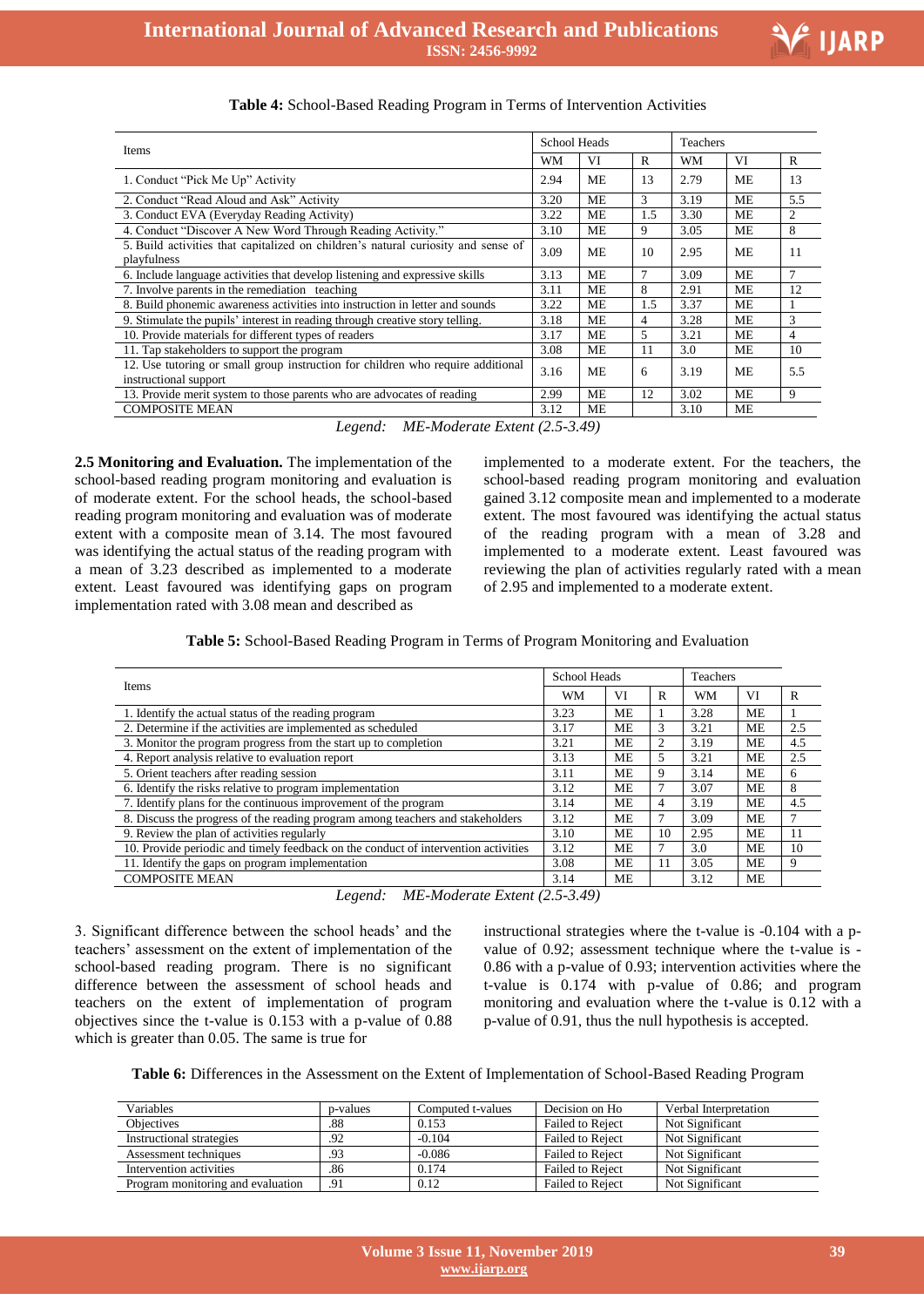## **International Journal of Advanced Research and Publications ISSN: 2456-9992**



4. Assessment on the Extent of Stakeholders' Engagement in the School Based Reading sa Program. The stakeholders' engagement in School Based Reading Program was described of moderate extent. For the school heads, the stakeholders' engagement was of moderate extent

with a composite mean of 3.11. The most favored was collaborating in the implementation of "Brigada Basa" Project with a mean of 3.27 and implemented to a moderate extent. Least favored was attending forum on the status of

 the program with a mean of 3.02 and implemented to a moderate extent. For the teachers, the stakeholders' engagement was of moderate extent with 3.04 composite mean. The most favored was collaborating in the implementation of "Brigada Basa" Project with a mean of 3.26 and was implemented to a moderate extent. Least favored was attending forum on the status of the program rated with a mean of 2.90 and implemented to a moderate extent.

| Items                                                                              | <b>School Heads</b> |           |      | Teachers |           |                |
|------------------------------------------------------------------------------------|---------------------|-----------|------|----------|-----------|----------------|
|                                                                                    |                     | VI        | R    | WM       | VI        | R              |
| 1. Collaborate in the implementation of "Brigada Basa" Project                     | 3.27                | ME        |      | 3.26     | ME        | 1              |
| 2. Assist school in sourcing out funds for the reading program.                    | 3.11                | ME        | 5    | 3.05     | ME        | 6.5            |
| 3. Engage in different activities related to the implementation of the<br>program. |                     | <b>ME</b> | 3    | 3.14     | <b>ME</b> | $\overline{c}$ |
| 4. Participate in reading remediation activities                                   | 3.23                | <b>ME</b> | 2    | 3.12     | <b>ME</b> | 3              |
| 5. Donate reading materials.                                                       | 3.04                | ME        | 9    | 3.09     | <b>ME</b> | 4.5            |
| 6. Support the maintenance of school reading facilities                            | 3.07                | ME        | 8    | 3.09     | <b>ME</b> | 4.5            |
| 7. Attend forum on the status of the program                                       | 3.02                | <b>ME</b> | 12   | 2.90     | <b>ME</b> | 12             |
| 8. Take part in the school's reading-related activities                            | 3.14                | ME        | 4    | 3.05     | ME        | 6.5            |
| 9. Serve as advocate for the reading program activities                            |                     | ME        | 7    | 2.95     | ME        | 9              |
| 10. Attend interactive literacy activities between parents and their children.     |                     | MЕ        | 10.5 | 2.91     | ME        | 10.5           |
| 11. Assist in the monitoring of the reading program                                |                     | ME        | 6    | 2.98     | ME        | 8              |
| 12. Initiate the establishment of a functional reading hub                         |                     | ME        | 10.5 | 2.91     | <b>ME</b> | 10.5           |
| <b>COMPOSITE MEAN</b>                                                              | 3.11                | <b>ME</b> |      | 3.04     | <b>ME</b> |                |

*Legend: ME-Moderate Extent (2.5-3.49)*

5.Technical Assistance for School-Based Reading Program Implementation. Technical assistance program is based from the findings of the study. It presents the prioritized needs, the gaps/problems/weaknesses, alternative strategies, specific tasks and activities, time frame, as well as resources (persons responsible, materials, and budget). In the context of this TA program, the following areas and provisions are addressed: instructional strategies; assessment techniques; intervention activities; monitoring and evaluation; and stakeholders' engagement in the program.

# **CONCLUSIONS AND RECOMMENDATIONS**

The grade 2 to 6 pupils' performance from the school year 2016 to 2018 in the Division of Lucena City is generally categorized to be in frustration level. The school-based reading program in the Division of Lucena City is moderately implemented. The school heads and the teachers have the same assessment of the school-based reading program. The stakeholders were not engaged in the implementation of the school-based reading program. The proposed technical assistance for school-based reading program containing prioritized needs, gaps, alternative strategies, specific tasks and activities, time frame, and resources was the output of this study. The proposed Technical Assistance for school-based reading program could be endorsed to the superintendent for initial implementation. Further and continued improvement on the aims of the program, teaching techniques, learning assessment strategies, intervention tasks, and monitoring and evaluation processes could be reinforced for the sustained implementation of school-based reading program. Engagement of the stakeholders could be further strengthened through constantly involving them in the implementation. Follow-up and similar studies may be

conducted to explore other aspects of the implementation of school-based reading program.

#### **REFERENCES:**

- [1]. DepEd Order No. 45 s. 2002 Reading Literacy Program in the Elementary School.
- [2]. The Philippine Informal Reading Inventory Manual 2018 Department of Education, Philippines
- [3]. DepEd CALABARZON Regional Guidelines on Comprehensive Reading Polices, February 14, 2018
- [4]. Cristobal, L. (2015). Literacy in the Philippines: The Stories behind the Numbers.
- [5]. Stone, S. (2009). "How They Read: Comprehension Monitoring of L1 and L2 Readers." TESOL Quarterly  $26(2)$ .
- [6]. Mogol, Martha A. (2005). The Filipinos: The Education Yesterday and Today: Manila Ernest Press.
- [7]. Dess, E., Lumpkin, J. & Eisnerr, A. (2010). The Impact of Gender on Language Learning: Strategies of Iranian EFL learners. International Journal of Academic Research, 3(2), 280-285. Retrieved from [www.ijar.lit.az/pdf/10/2011\(10-](http://www.ijar.lit.az/pdf/10/2011(10-) 46).pdf
- [8]. Miclat, Jr. Eusebio F. (2005). Strategic Planning in Education: Making Change Happen. Manila, Philippines: Rex Bookstore Inc.,